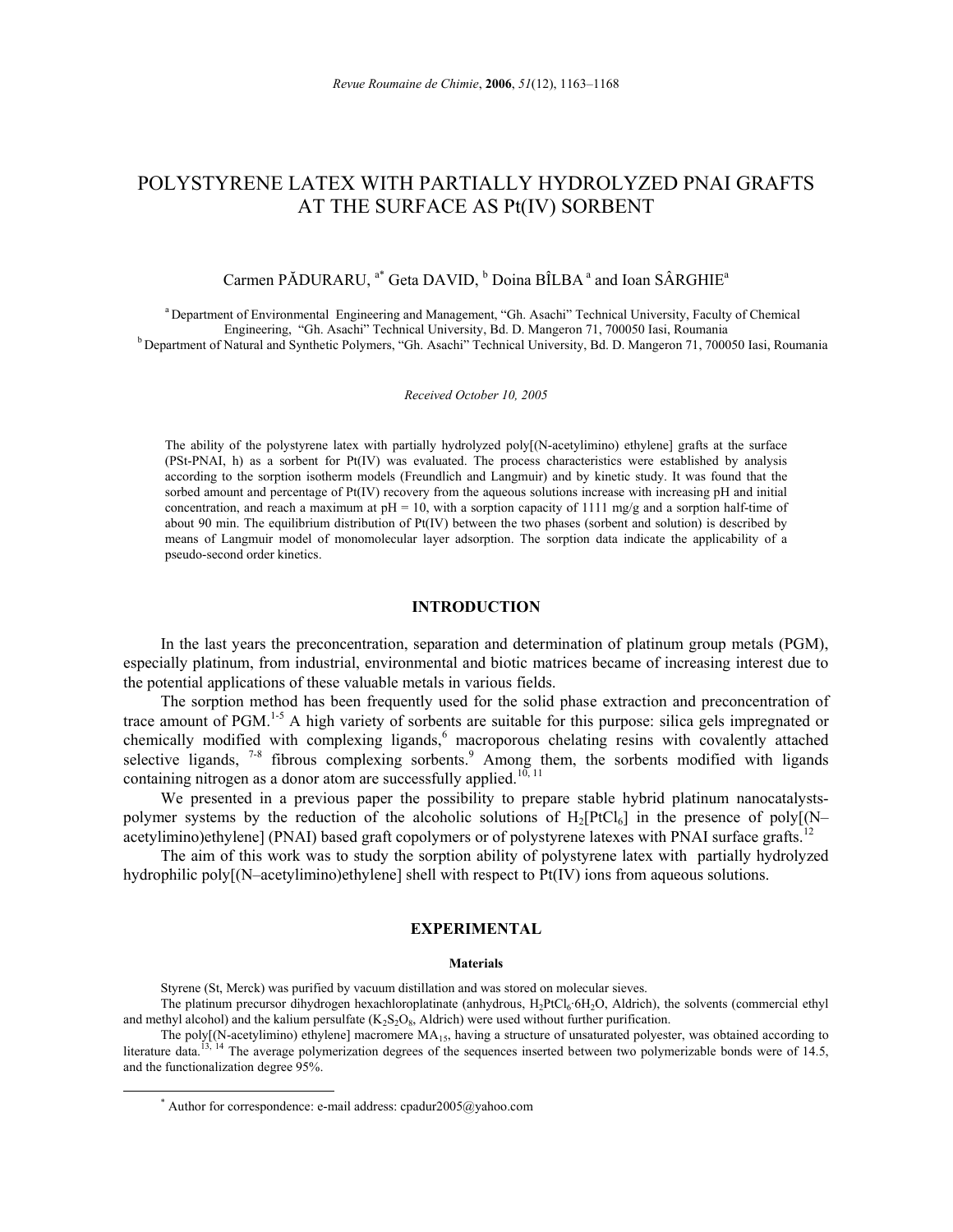The polystyrene microparticles with poly[(N-acetylimino)ethylene] shell used as sorbent were prepared according to the previously published procedure,<sup>12</sup> by soapless emulsion polymerization. The following recipe was used: St - 5g, water - 95g, MA<sub>15</sub> - $0.5g$ , K<sub>2</sub>S<sub>2</sub>O<sub>8</sub> - 0.1g, 75<sup>o</sup>C, 6h, inert atmosphere (N<sub>2</sub>). The resulted microparticles were separated and purified by centrifugation and repeated washings with bidistilled water.

The polystyrene latex with superficial PNAI grafts ( $Dn = 246$ nm,  $Dw = 260$ ,  $PI = 1.06$ ) was subjected to acid hydrolysis after redispersion in 10 wt% aqueous solutions of HCl, for 6h at 60°C. According to the spectral (H-NMR) and analytical data, the particles resulted after hydrolysis contained 15 wt% ethylenimine units in the hydrophilic shell.

The stock solution of 1 mg Pt(IV)/mL was preparated by dissolving  $K_2[PLC]_6$  (Aldrich) in 1M hydrochloric acid. The working solutions were obtained from the stock solution by dilution with bidistilled water.

The pH values of the solutions were adjusted by adding 0.2 M HCl, 0.2 M sodium acetate or ammonia buffer solutions, respectively.

All reagents were of analytical grade.

#### **Characterization**

A S104D spectrophotometer was employed for the determination of Pt(IV). The pH measurements were realized with a Radelkis OP. 205 instrument, equipped with a combined glass electrode.

#### **Methods**

The sorption of Pt(IV) on the PSt (modified with PNAI) microparticles was studied by batch experiments. Samples of  $0.03 \text{ g}$ sorbent were equilibrated with 25 mL solutions containing 10 mL of buffer and various amounts of Pt(IV) ions and then dispersed by ultrasonication (10 min). After a fixed time, usually 24h, the phases were separated by centrifugation (6000 rot/min).

Pt(IV) concentration in the separated filtrate was monitored by spectrophotometric method after pretreatment with SnCl2. The measurements were performed at  $\lambda = 403$  nm.

The sorption capacity of the polymer microparticles was evaluated by the amount of Pt(IV) retained by 1 g polymer or by the percentage of Pt(IV) retained on polymeric microspheres, calculated with the relations (1) and (2):

$$
q = \frac{C_o - C}{G} \cdot V \cdot 10^{-3} (mg / g)
$$
 (1)

$$
R = \frac{C_o - C}{C} \cdot 100 \text{ } (\%) \tag{2}
$$

where  $C_0$  and C are the Pt(IV) concentration in solution before and after the sorption process.

#### **RESULTS AND DISCUSSION**

The influence of experimental factors (pH of the solution, metal ion concentration, phases contact time) on the sorption process was investigated in order to estimate the proper condition for preconcentration of Pt(IV) ions onto polystyrene microparticles with partially hydrolyzed PNAI shell.

#### **Effect of pH**

The pH value of the solution can have a significant effect on the Pt(IV) sorption due to the presence of both imine nitrogens and carboxylic groups in the structure of the hydrophilic shell of the microparticles. The experimental data illustrated in Fig.1, show that the Pt(IV) retention on polymeric latex from buffered solutions with an initial concentration of 40 mg/L takes place in both acidic and alkaline (ammoniacal) media. Also, both the sorbed amount and percentage of Pt(IV) recovery from the aqueous solutions increase with increasing pH. Maximum values were observed at pH= 10.

The obtained data suggest that the  $Pt(IV)$  ions are retained by different mechanisms. In acidic solutions  $(pH \leq 3)$  the nitrogen atoms from the imine groups are protonated and bind the anionic chlorocomplexes such as  $[PtCl_6]^2$  only by ion exchange mechanism. At the increase of solution pH (> 3), Pt(IV) is retained especially by a complexation mechanism (replacement of chloride from coordination sphere of  $[PtCl_6]^2$  ions with imine groups of the sorbent followed by the formation of chelate rings). At the same time, the terminal carboxylic groups are susceptible to electrostatic interactions with cationic complexes such as  $[Pt(NH<sub>3</sub>)<sub>6</sub>]<sup>4+</sup>$  in ammoniacal media.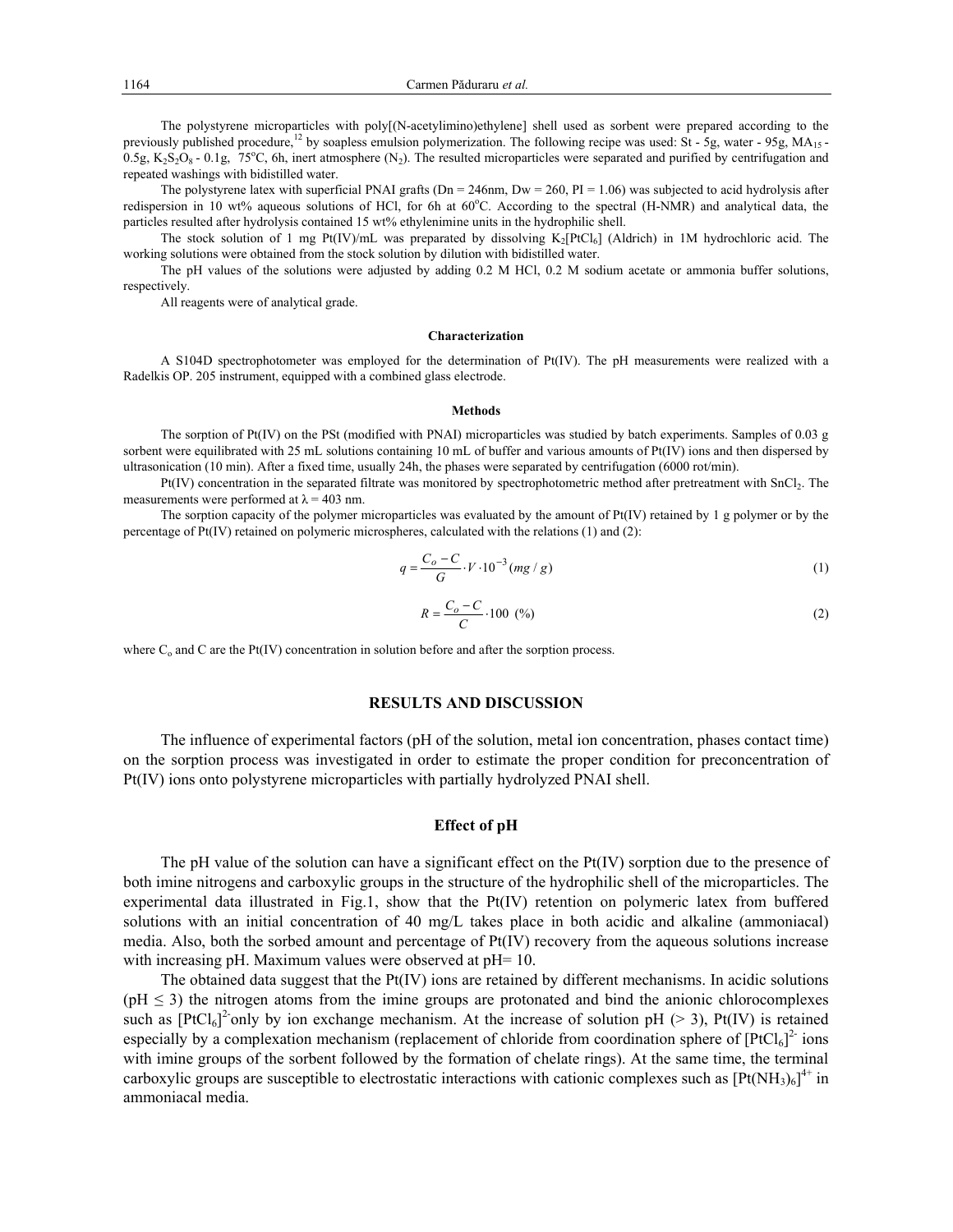

Fig. 1 – The influence of solution pH on Pt(IV) sorption onto PSt-PNAI latex.

## **Effect of the initial Pt(IV) concentration**

The recovery of  $Pt(IV)$  on PSt-PNAI latex was determined in solutions of  $pH = 10$  at different initial platinum concentrations  $(C_0)$ .



Fig. 2 – Effect of initial Pt(IV) concentration on the sorption process.( $\bullet$ ) q, mg/g; ( $\bullet$ ) R%.

The results represented in Fig. 2 show that the amount of the sorbed  $Pt(IV)$  increases with increasing initial concentration, while the percentage of Pt(IV) recovery has an insignificant variation with the initial concentration.

#### **Sorption isotherms**

The equilibrium distribution of Pt(IV) ions between the sorbent solid phase and the aqueous phase determined from the solutions of  $pH = 10$  and increasing initial concentrations is plotted as a sorption isotherm in Fig. 3.

The experimental equilibrium sorption data were analyzed according to the traditional sorption isotherm models, the Freundlich and the Langmuir ones.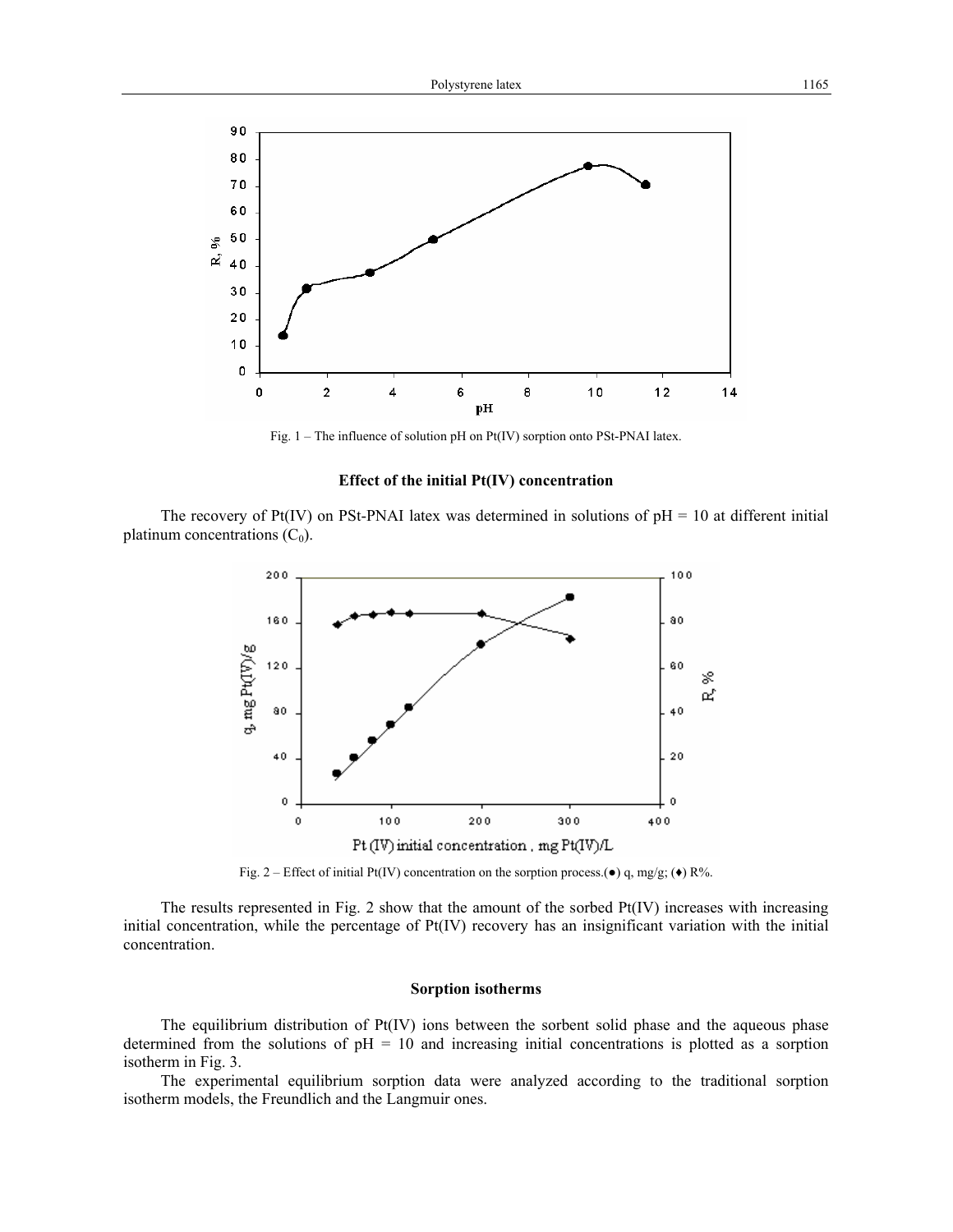

Fig. 3 – Isotherm of Pt(IV) sorption onto PSt-PNAI latex.

The Freundlich isotherm is given by the liniarised equation (3):

$$
\log q = \log K_{\rm F} + 1/n \log C \tag{3}
$$

where  $K_F$  parameter is related to the adsorption capacity and n is a measure of sorption energy (a value  $1 < n < 10$ ) corresponds to a favorable sorption).

The Langmuir isotherm is expressed by the liniarised equation (4):

$$
1/q = (1/q_0 K_L C) + 1/q_0 \tag{4}
$$

where  $K_L$  is related to the intensity of the sorption process and  $q_0$  is the maximum value of sorption capacity.

The values of Freundlich and Langmuir constants calculated from the interceptand slope of the corresponding linear plots together with their coefficients of correlation  $(R^2)$  are listed in Tab. 1.

*Table 1*

| Freundlich and Langmuir constants         |      |       |  |                   |       |      |  |
|-------------------------------------------|------|-------|--|-------------------|-------|------|--|
| Freundlich isotherm                       |      |       |  | Langmuir isotherm |       |      |  |
| NF                                        |      |       |  |                   | IУI   |      |  |
| $\left(\frac{mg/g}{g}\right)(L/mg)^{1/n}$ |      |       |  | mg/g              | (L/g) |      |  |
| 9.658                                     | .409 | .9069 |  |                   | 4.098 | 9612 |  |

The values of correlation coefficients  $(R^2)$  from Tab. 1 show that the experimental Pt(IV) sorption data better fitted by Langmuir isotherm model. The high  $K<sub>L</sub>$  values, which reflect the binding energy between functional groups of sorbent and metal ions, confirm a chelating mechanism for  $Pt(IV)$  sorption (pH = 10).

The apparent free energy of adsorption was calculated from the Langmuir constant using the following equation:

$$
\Delta G = - RT \ln K_{L} \tag{5}
$$

The negative value of free energy changes ( $\Delta G = -20.53$  KJ/mol) indicates that the process is feasible and spontaneous.

#### **Effect of contact time (sorption rate)**

The effect of the contact time on the Pt(IV) sorption onto sorbent microparticles was studied in solution of  $pH = 10$  and at an initial concentration of 100 mg Pt(IV)/L. The kinetic curves are represented in Fig. 4.

As seen in Fig. 4 the equilibrium time required for maximum removal of Pt(IV) from solution was found to be of 10 - 12 hours. However the sorption half-time ( $t_{1/2}$ ) was of ≈ 90 min.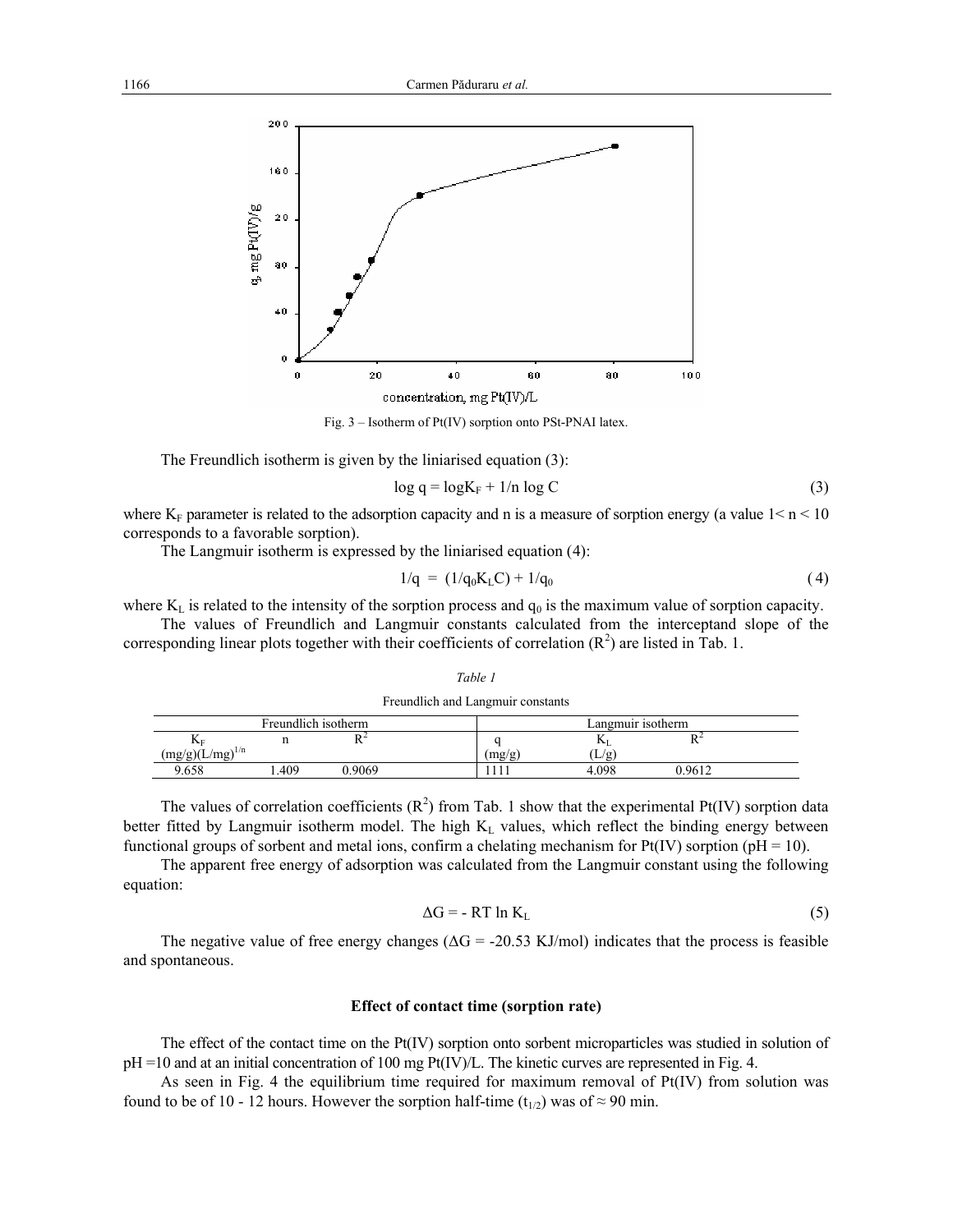Fig. 4 – Variation of sorbed Pt(IV) amount ( $\bullet$ ) and of removal degree (C/C<sub>0</sub>) ( $\blacktriangle$ ) versus time.

The kinetic data were interpreted using two kinetic models: pseudo-first order (Lagergren models) and pseudo-second order models, expressed by the equations:

$$
\log (q_o - q) = \log q - K_1 t \tag{6}
$$

and respectively

$$
t/q = (1/K_2q_o^2) + t/q_o \tag{7}
$$

where  $K_1$  (mg/g min) is the Lagergren rate constant of the first order sorption,  $K_2$  (g/mg min) is the rate constant of the second order sorption and  $K_2 \cdot q_0^2 = h$  is the initial sorption rate (mg/g min).

The rate constants calculated from the kinetic plots according to the two models and the correlation coefficients are presented in Tab. 2.

*Table 2* 

 Kinetic parameters of the Pt(IV) sorption on PSt-PNAI latex Pseudo-first order **Pseudo-second order**  $K_1(mg/g.min)$   $R^2$  $K_2$  (g/mg.min) h(mg/g.min)  $R^2$ 0.016 0.961 0.000146 0.8257 1

The results of Tab. 2 showed that the second order equation model provided the best correlation with experimental results. This fact indicates that the sorption of Pt(IV) ions on PSt-PNAI latex follows the pseudo-second order kinetic model and the intraparticle diffusion (respectively the diffusion through the chains of the polymeric shell) is the rate-controlling step.

### **CONCLUSION**

The study of the sorption process on PSt-PNAI latex<sup>12</sup> indicated that this new polymeric material can be used as an effective sorbent material for the treatment of Pt(IV)-bearing aqueous streams.

The sorption of Pt(IV) on polystyrene latex with partially hydrolyzed PNAI grafts depends on solution pH, on initial Pt(IV) concentration and contact time. The maximum retention was obtained for a pH = 10, at  $C_0$  = 300mg Pt(IV)/L after 10-12hours.

The equilibrium distribution of  $Pt(IV)$  between the sorbent and solution can be described by using the Langmuir model of monomolecular layer adsorption.

The apparent free energy of sorption process suggests the affinity of chelating resin against  $Pt(IV)$  ions. The sorption data indicated the applicability of a pseudo-second order kinetics.